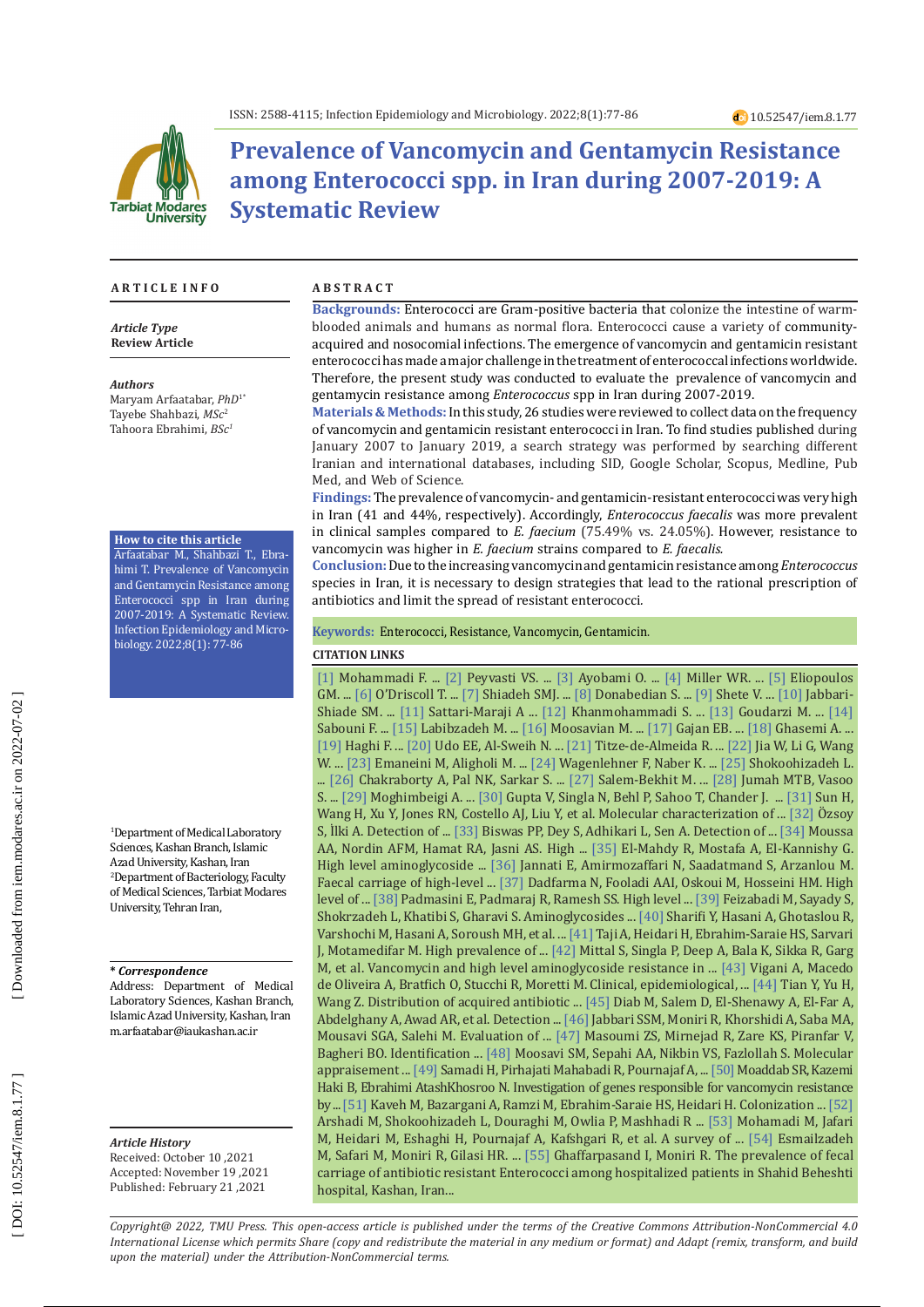# **Introduction**

*Enterococcus* spp are Gram-positive bacteria colonizing the intestine of warm-blooded animals and humans as normal flora [1]. They are also natural inhabitants of the environment and found in soil, water, and plants as well as in dairy and other food products [2]. Their ability to colonize, survive, and persist in a hospital environment allows these pathogens to be easily transmitted through the cross-contamination process [3]. Moreover, the emergence of a diverse array of responses under the effect of selective pressures in a competitive environment and genetic plasticity allow them to easily survive in healthcare settings [4] . Enterococci cause a variety of infections, including urinary tract infections (UTIs), wound infection, and bacteremia. In addition, endocarditis; intra-abdominal, pelvic, and biliary tract infections; as well as rare infections such as otitis, sinusitis, septic arthritis, and endophthalmitis may also occur  $[2, 5]$ .

Enterococci were previously considered as clinically insignificant bacteria, but since the early 1970s, due to the emergence of resistance to several important antibiotics, including vancomycin, they have been considered as the second most common cause of nosocomial infections  $[1]$ .<br>The emergence of vanc

vancomycin-<br>faecium was resistant *Enterococcus* first reported in 1986 in England and<br>France. The next year, vancomycinnext year, resistant *E*. *faecalis* was isolated in the United States*.* Afterward, the world, including the US and Europe, experienced the rapid spread of VRE in hospitals. Finally, in 2002, when the first vancomycin-resistant *Staphylococcus aureus* (VRSA) acquiring vancomycin resistance genes (VanA) from VRE strains was reported, the threat of VRE  $\alpha$  colonization and infections increased $\alpha$ <sup>6</sup> and  $\beta$ The highest levels of vancomycin resistance in the world are in the western Pacific, Europe, and the United States, and the lowest levels are in Southeast Asia and the eastern Mediterranean. Among the reviewed studies, the highest resistance rate was observed in isolated species in Southeast Asia (about 10% resistance). This rate was reported in a study to be over  $40\%$  in Iran  $\frac{[7]}{[7]}$ .

Additionally, studies have shown that *Enterococcus* spp., especially *E. feacalis* and *E. feacium*, are intrinsically resistant to low concentrations of gentamicin due to the low penetration of aminoglycosides through cell membranes of these species, so that the minimum inhibitory concentration (MIC) in these bacteria is  $4-64 \mu g/mL$ . In recent years, high-level gentamicin-resistant years, high-level gentamicin-resistant (HLGR) strains with MIC values of >2000 µg/mL have been reported, which is due to increased arbitrary use of gentamicin  $[8, 9]$ . Since gentamicin and vancomycin are the common treatments of choice for enterococcal infections, the emergence of resistant strains to these antibiotics faces the healthcare system with concerns and challenges in the treatment of such resistant infections [10].

**Objectives:** The current study aimed to investigate the prevalence of vancomycin and gentamicin-resistant *Enterococcus* spp. in Iran during 2007-2019.

# **Materials and Methods**

This study was designed to systematically<br>review the literature to provide literature comprehensive data on vancomycin and gentamicin-resistant enterococci in Iran. To find studies published during January 2007 to January 2019, a search strategy was performed by searching different Iranian and international databases, including SID, Google Scholar, Scopus, Medline, Pub Med, and Web of Science. Persian keywords and their English equivalents were used in search engine, including spread, *Enterococcus, E. faecium*, *E. faecalis*, resistance, vancomycin, gentamicin, and Iran. For bias reduction, data extraction was conducted by two authors independently. Predefined criteria were used to extract and collect the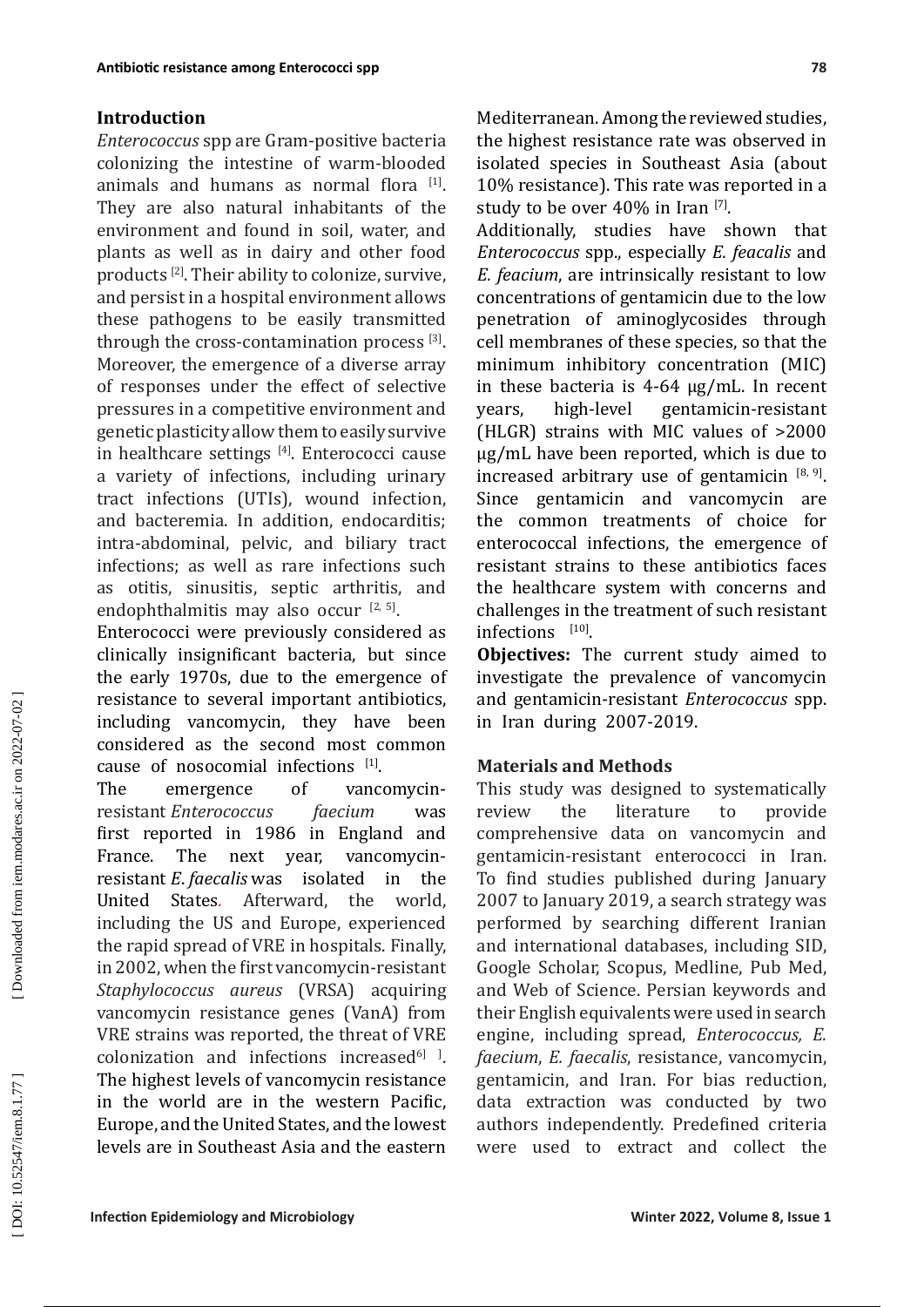required data, including first author; year of publication; study period; region of study; positive samples for enterococci; number of *E. faecalis*, *E. faecium*, and other enterococci isolates; the prevalence of vancomycin and gentamicin-resistant enterococci; and types of specimens. The collected data were imported into an Excel spreadsheet.

## **Statistical analysis**

Statistical analysis was performed using Microsoft Excel (Version 2016 for windows). Since the outputs of the studies included in this systematic review were all qualitative data, and they lacked any quantitative data, it was not possible to use meta-analysis for data analysis; thus, data were analyzed descriptively.

# **Findings**

After searching all the mentioned databases and primary evaluations, 42 articles were found. Among which, seven articles were excluded from the study due to no connection with human cases. In addition, eight other articles were also omitted due to duplicate results. Finally, 26 articles were included in this study (Figure 1). The major findings derived from the reviewed articles are summarized in Table 1. In this study, 4306 *Enterococcus* strains isolated from clinical samples were evaluated. The samples were collected from different locations, including urine, wound, blood, abscess, stool, rectal swab, vaginal swab, lung secretion, pleural fluid, synovial fluid, catheter, etc. However, most isolates were obtained from urine, wound, blood, rectal swab, and stool samples, respectively (Figure 2).



**Figure 1)** Flow diagram of literature search and article

The present study findings indicated that among *Enterococcus* isolates recovered from clinical samples, *E. faecalis* was more prevalent than *E. faecium* (75.49% vs. 24.05 %). Other *Enterococcus* species accounted for 2.43% of isolates. In addition, the prevalence of vancomycin- and gentamicinresistant *Enterococcus* isolates was found to be high (41 and 44% respectively). However, resistance to vancomycin was higher in *E. faecium* isolates than in *E. faecalis* strains in most the reviewed studies. But gentamicinresistant isolates were differently distributed among *E. faecium* and *E. faecalis* isolates.

As shown in Figure 3, among the reviewed articles, the highest rates of vancomycin resistance were reported to be 79, 52, and 51% in studies conducted in Tehran in 2019  $[111]$ , Tabriz in 2018  $[12]$ , and Lorestan in 2018 [13], respectively. Also, the highest levels of resistance to gentamicin were reported as 82, 74.4, and 63% in studies carried out in Tabriz in 2018 <sup>[12]</sup>, Tehran in 2013 <sup>[14]</sup>, and southwest of Iran in 2018 [15], respectively. In addition, the lowest vancomycin-resistant strains were related to studies conducted in Khoramabad (3.1%)  $[16]$ , Tabriz (3.6%)  $[17]$ and Kashan  $(4.7\%)$  [18]. However, the lowest gentamicin-resistant *Enterococcus* isolates were reported in Ilam and Kermanshah in  $2011$  (2.20%) (Fig. 4) <sup>[1]</sup>.



■ Urine ■ Wound ■ Blood ■ Other samples ■ Rectal swab ■ Stool

**Figure 2)** Frequency of Enterococcus spp isolated from different samples

#### **Discussion**

Vancomycin-resistant enterococci (VRE) as well as high-level gentamicin-resistant (HLGR) isolates have emerged all over the

DOI: 10.52547/iem.8.1.77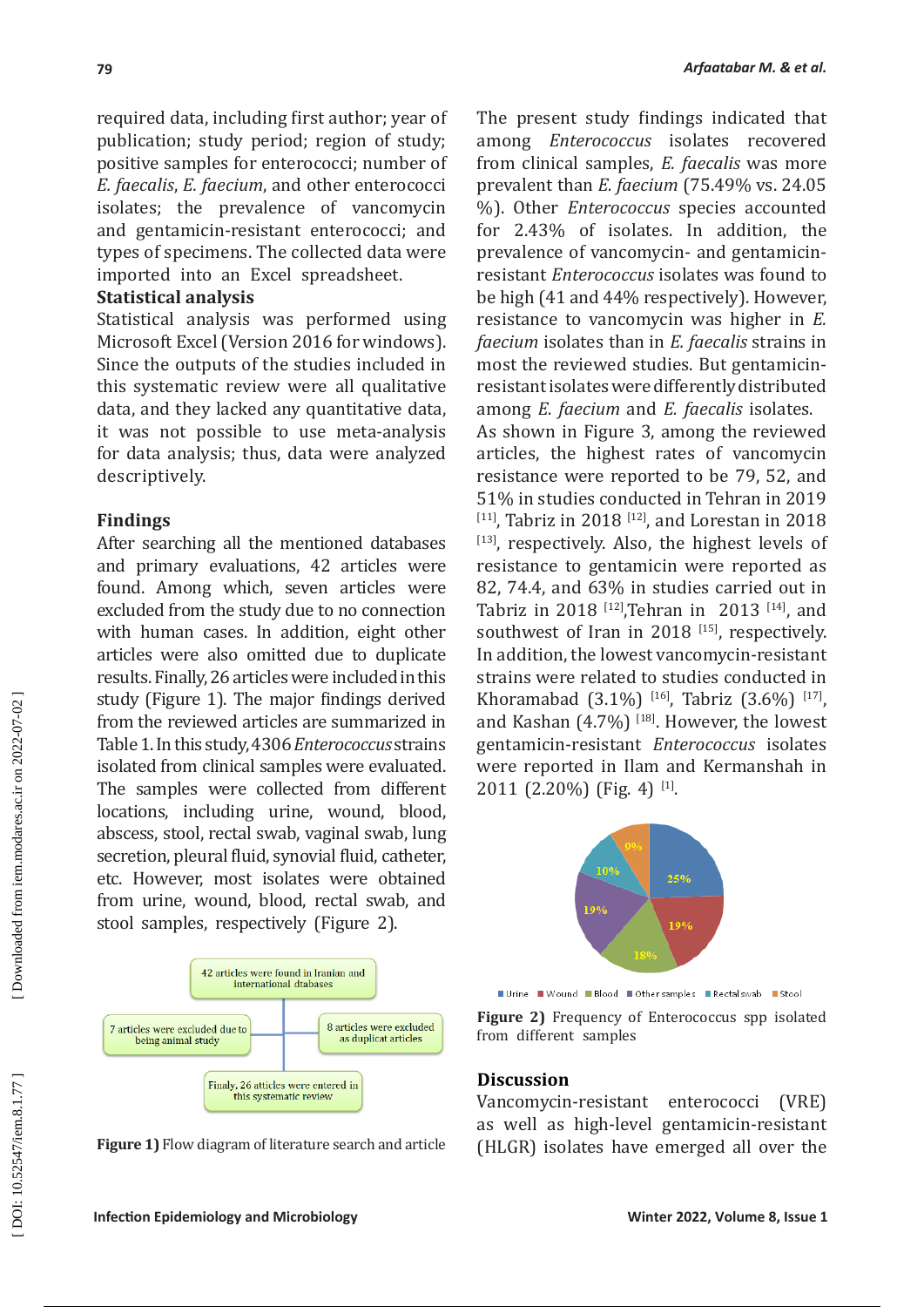**Table 1)** Articles included in this study Articles included in this study

| Moadab et al. [50]                                  | Samadi et al. [49]                                   | Mosavi et al. [48] | $[47]$<br>Masoumi Zavariati et. al              | Shokohizadeh et al. [25] | Balaei Gajan et al. [17] | [abbari shiadeh et al. [49] | Jabbari shiadeh et al. [10] | Sharifi et al. [40]                    | Mohammadi et al. [1]               | Ghafar pasand et al. [55]          | Ghasemi et al. [18]                                    | Feizabadi et al. [39] | Study                                  |
|-----------------------------------------------------|------------------------------------------------------|--------------------|-------------------------------------------------|--------------------------|--------------------------|-----------------------------|-----------------------------|----------------------------------------|------------------------------------|------------------------------------|--------------------------------------------------------|-----------------------|----------------------------------------|
| 2015                                                | 2015                                                 | 2015               | 2015                                            | 2014                     | 2013                     | 2013                        | 2012                        | 2011                                   | 2011                               | 2010                               | 5009                                                   | 2007                  | Pubication<br>Time                     |
| Tabriz                                              | Tehran                                               | Khoram-<br>peqe    | Tehran                                          | Tehran                   | Tabriz                   | Kashan                      | Kashan                      | <b>Northwest</b><br>of Iran            | Kerman-<br>$\lim\alpha$<br>shah    | Kashan                             | Kashan                                                 | Tehran                | <b>Gity</b>                            |
| 193                                                 | 113                                                  | 128                | 278                                             | 95                       | 105                      | 135                         | 135                         | 220                                    | 180                                | 100                                | NR*                                                    | 114                   | of Entero-<br><b>Number</b><br>ccous   |
| <b>178</b>                                          | 103                                                  | $_{18}$            | 197                                             | 39                       | $\mathbf{H}$             | Š                           | 79.30%                      | <b>152</b>                             | 128                                | $\Xi$                              | 106                                                    | $\mathcal{P}$         | E. faecalis                            |
| 55                                                  | $\overline{0}$                                       | 45                 | 43                                              | 45                       | $\Xi$                    | Š                           | 15.50%                      | 89                                     | $^{25}$                            | $\Xi$                              | $\Xi$                                                  | 35                    | E. faecium                             |
| ŠК                                                  | $\mathbf{H}$                                         | $\sim$             | 38                                              | $\mapsto$                | ΧR                       | Š                           | 6.80%                       | Š                                      | <b>NR</b>                          | ŠК                                 | ŠК                                                     | ŠК                    | terococcus<br>Other En-<br>dds         |
| Disc diffusion 35<br>(9681)                         | Disc diffusion 11 (7<br>faecalis and 4 fae-<br>cium) | 3.10%              | 5.95%                                           | FJ<br>faecium 42.2%      | 3.60%                    | 43%                         | 46.90%                      | (20.5%), MIC (45.2%)<br>Disc diffusion | Disc diffusion (83%),<br>MIC (20%) | Disc diffusion (34%),<br>MIC (27%) | 4.70%                                                  | $\Xi$                 | Lev<br><b>ncomycin Resis-</b><br>cance |
| ŠК                                                  | 46% (43 faecalis and<br>3 faecium)                   | 29.30%             | 20.78%                                          | E. faecium 42.2%         | 36.20%                   | $\Xi$                       | Š                           | 60.45% HLGR                            | 2.20%                              | $4406$                             | 39%                                                    | 51 HLGR samples       | Gentamicin Re-<br><b>Sistance</b>      |
| Urine, stool, rectal swab,<br>wound, blood, ascites | Urine, stool                                         | Vaginal swab       | Urine, wound, blood, oth-<br>er dinical samples | Urine                    | Clinical samples         | Rectal swab                 | Rectal swab                 | Wound, blood, body fluid,<br>catheter  | Urine                              | Stool                              | Urine, wound, blood, pleu-<br>ral fluid, tracheal tube | Urine                 | Sample Type                            |

**Infection Epidemiology and Microbiology Winter 2022, Volume 8, Issue 1**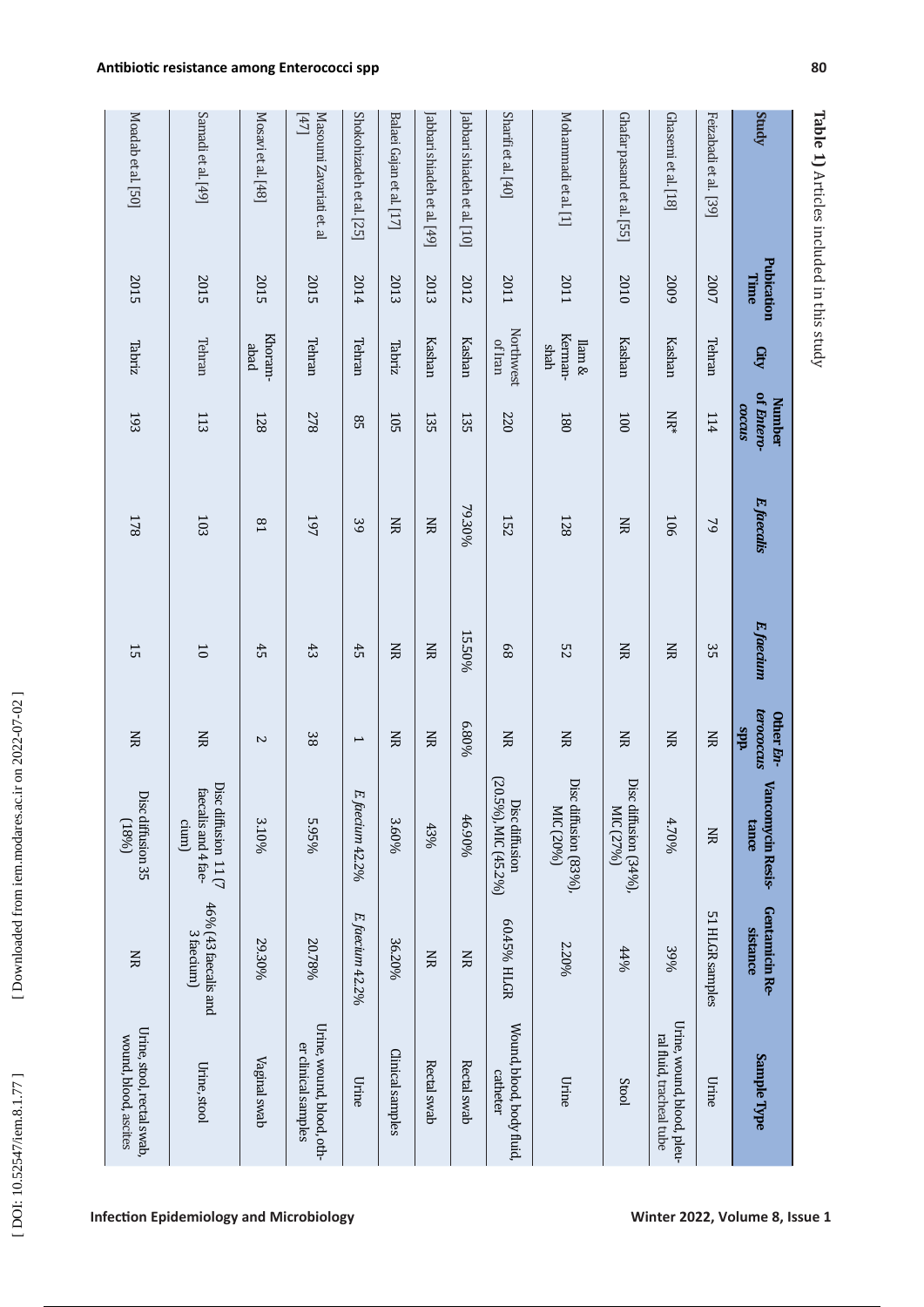| くしく                 |
|---------------------|
| י                   |
|                     |
| ֕                   |
|                     |
|                     |
|                     |
|                     |
|                     |
|                     |
|                     |
|                     |
|                     |
|                     |
|                     |
|                     |
|                     |
|                     |
| こうくてん りょうしゃ りょくこうしゃ |
|                     |
|                     |
|                     |
|                     |
|                     |
|                     |
|                     |
|                     |
| $\overline{a}$<br>I |
|                     |
|                     |
|                     |
|                     |
|                     |
|                     |
|                     |
|                     |
|                     |
|                     |
| י<br>ו              |
|                     |
|                     |
|                     |
|                     |
|                     |
|                     |
|                     |
|                     |
| l                   |
|                     |
|                     |
| こじっしくし くっ んく        |
| ۱<br>i              |

| <b>EXAMPLE DE L'ASSESSER DE L'ASSESSER DE L'ASSESSER DE L'ASSESSER DE L'ASSESSER DE L'ASSESSER DE L'ASSESSER DE L'ASSESSER DE L'ASSESSER DE L'ASSESSER DE L'ASSESSER DE L'ASSESSER DE L'ASSESSER DE L'ASSESSER DE L'ASSESSER DE </b> |  |  |  |
|--------------------------------------------------------------------------------------------------------------------------------------------------------------------------------------------------------------------------------------|--|--|--|
|                                                                                                                                                                                                                                      |  |  |  |
|                                                                                                                                                                                                                                      |  |  |  |
|                                                                                                                                                                                                                                      |  |  |  |
|                                                                                                                                                                                                                                      |  |  |  |
|                                                                                                                                                                                                                                      |  |  |  |
|                                                                                                                                                                                                                                      |  |  |  |
|                                                                                                                                                                                                                                      |  |  |  |
|                                                                                                                                                                                                                                      |  |  |  |
|                                                                                                                                                                                                                                      |  |  |  |
|                                                                                                                                                                                                                                      |  |  |  |
|                                                                                                                                                                                                                                      |  |  |  |
|                                                                                                                                                                                                                                      |  |  |  |
|                                                                                                                                                                                                                                      |  |  |  |
|                                                                                                                                                                                                                                      |  |  |  |
|                                                                                                                                                                                                                                      |  |  |  |
|                                                                                                                                                                                                                                      |  |  |  |
|                                                                                                                                                                                                                                      |  |  |  |
|                                                                                                                                                                                                                                      |  |  |  |
|                                                                                                                                                                                                                                      |  |  |  |
|                                                                                                                                                                                                                                      |  |  |  |
|                                                                                                                                                                                                                                      |  |  |  |
|                                                                                                                                                                                                                                      |  |  |  |
|                                                                                                                                                                                                                                      |  |  |  |

| Study                                 | tion Time<br>Pubica- | City              | Number of En-<br>terococcus | E. faecalis                                                    | E. faecium                                                   | Other Entero- | Vancomycin Re-<br>sistance                                            | Gentamicin                        | Sample Type                                               |
|---------------------------------------|----------------------|-------------------|-----------------------------|----------------------------------------------------------------|--------------------------------------------------------------|---------------|-----------------------------------------------------------------------|-----------------------------------|-----------------------------------------------------------|
|                                       |                      |                   |                             |                                                                |                                                              | coccus spp.   |                                                                       | <b>Resistance</b>                 |                                                           |
| Kaveh et al. [51]                     | 2016                 | <b>Shiraz</b>     | 42                          | Š                                                              | $\Xi$                                                        | $\mathbf{H}$  | casseliflavus,1 galli-<br>33% (10 faecium, 3<br>marum)                | $\Xi$                             | Stool                                                     |
| Esmaeilzadeh et al<br>$\overline{54}$ | 2016                 | Kashan            | 180                         | 108                                                            | $\overline{2}$                                               | $\mathbf{H}$  | $\Xi$                                                                 | 23.90%                            | Rectal swab                                               |
| Labibzadeh et al. [15]                | 2018                 | Sout west of Iran | 179                         | 108                                                            | 71                                                           | $\mathbf{g}$  | E. faecalis 7%,<br>faecium 3%<br>Ħ,                                   | E. faecium 16%<br>E. faecalis 46% | Blood, burn wound                                         |
| Mosavian et. al. [16]                 | 2018                 | Ahvaz             | 175                         | 34                                                             | 95                                                           | Š             | 43.4% [56]                                                            | $\Xi$                             | Rectal swab                                               |
| $a$ . [12]<br>Khanmohammadi et        | 2018                 | Tbriz             | 100                         | calis) Non stoo.<br>sample [3 fae-<br>Stool (27 fae-<br>calis) | sample (48<br>non-stool<br>faecium),<br>Stool (33<br>taecium | $\mathbf{H}$  | Stool 30%, non-stool Stool 85%, non-<br>sample 52%                    | stool sample 80%                  | Stool, other clinical sam-<br>ples                        |
| Goudarzi et al. [13]                  | 2018                 | Lorestan          | 069                         | 439                                                            | 822                                                          | 23            | (36%), MIC (51%)<br>Disc diffusion                                    | Disc diffusion<br>(3796)          | wound, tracheal tube,<br>Urine, stool, blood,<br>catheter |
| et al. [2]<br>Sharifzadeh pyvasti     | 5019                 | Tehran            | 195                         | 127                                                            | 29                                                           | $\sigma$      | 20.56%                                                                | 42.10%                            | tracheal tube, pleural<br>Urine, blood, wound,<br>fluid   |
| Hagi et al. [19]                      | 5019                 | Nourth west       | 001                         | 69                                                             | $\overline{0}$                                               | 2100%         | 12<br>$\overline{\overline{L}}$<br>$%$ (10 faecium,<br>other species) | 9605                              | Urine                                                     |
| Arshadi et al. [52]                   | 5019                 | <b>Ahvaz</b>      | 383                         | 35%                                                            | 61%                                                          | 490           | and 163 faecium)<br>45.6% (4 faecalis                                 | ŠК                                | Rectal swab, environ-<br>ment                             |
| Taji et al. [41]                      | 5019                 | Shiraz            | <b>NR</b>                   | Š                                                              | ΧR                                                           | XК            | 45.30%                                                                | 50.9 HLGR                         | tracheal tube, abdomen,<br>Urine, blood, sputum,<br>eyes  |
| Sattari et al. [11]                   | 5019                 | Tehran            | 68 <sub>I</sub>             | 67                                                             | 108                                                          | 14            | 9% faecalis, 70%<br>faecium                                           | 49% faecalis,<br>75% faecium      | Urine, body fluid, wound                                  |
| Mohammadi et al.<br>[53]              | 2019                 | Tehran            | 114                         | 73                                                             | 41                                                           | ŠК            | $21.9\%$ faecium<br>2.7% faecalis,                                    | 64 HLGR                           | Burn wound swab                                           |
| *= Not Report                         |                      |                   |                             |                                                                |                                                              |               |                                                                       |                                   |                                                           |

**Infection Epidemiology and Microbiology Microbiology Minter 2022, Volume 8, Issue 1** 

**Table 1)** Articles included in this study Articles included in this study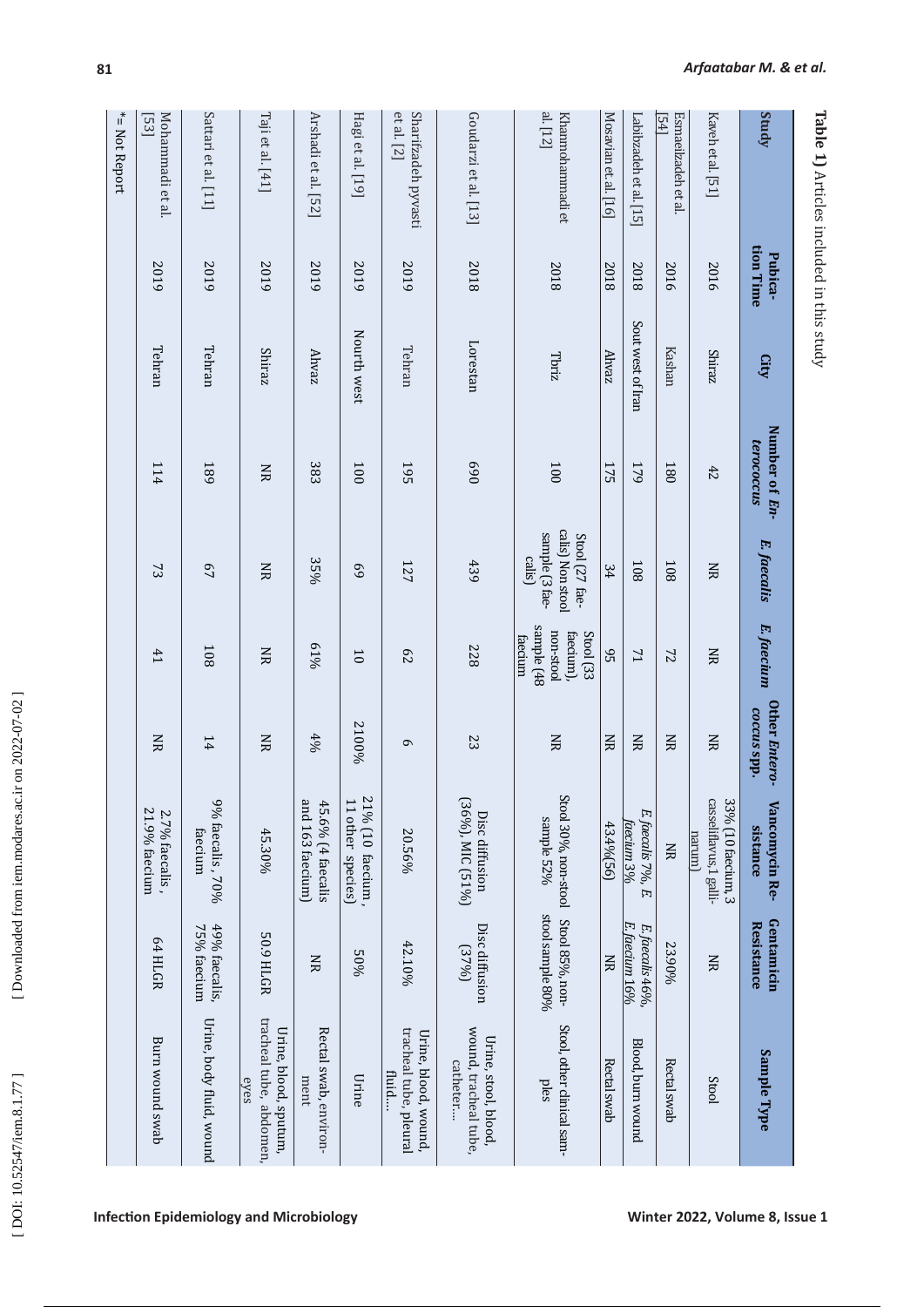

**Figure 3)** Prevalence of vancomycin-resistant enterococcal isolates in Iran



**Figure 4)** Prevalence of gentamicin-resistant enterococcal isolates in Iran

world and created serious problems for antibiotic treatment of infected patients due to limited therapeutic options  $[14, 19]$ . In this review, the prevalence of vancomycin and gentamicin-resistant *Enterococcus* spp. in Iran was explored.

The most common *Enterococcus* species causing nosocomial infections are *E. faecalis*  and *E. faecium* <sup>[14]</sup>. In this study, the collected data from the evaluated articles showed that *E. faecalis* was the most prevalent species (75.49%), followed by *E. faecium* (24.05%). In a study conducted by [Udo](https://pubmed.ncbi.nlm.nih.gov/?term=Udo+EE&cauthor_id=12543923) et al. (2003) in Kuwait, the predominant *Enterococcus* species were *E. faecalis* and *E. faecium* with a prevalence rate of 85.3 and 7.7%, respectively [20]. In another study, Almeida et al. (2004) reported *E. faecalis* (76%) and *E.*  *faecium* (9%) as the most prevalent species isolated from two hospitals in Brazil [21]. But in contrast, in a study by [Jia](https://www.ncbi.nlm.nih.gov/pubmed/?term=Jia%20W%5BAuthor%5D&cauthor=true&cauthor_uid=24662964) et al. (2014) in china, the most prevalent species was *E. faecium* with a prevalence rate of 58.7%, followed by *E. faecalis*  $(33%)$ <sup>[22]</sup>.

In the past, the ratio of *E. faecalis* infections compared with all other *enterococcal* infections was around 10:1. But in recent years, a progressive decrease in this ratio and a microbiological shift toward the increasing prevalence of *E. faecium* due to the emergence of VRE profile in this species have been reported [23, 24]. Some studies in Iran have also reported a decrease in the prevalence of *E. faecalis* in nosocomial infections caused by enterococci  $^{[25]}$ . Based on the present study results, this ratio was almost 2:1 (faecalis:

DOI: 10.52547/iem.8.1.77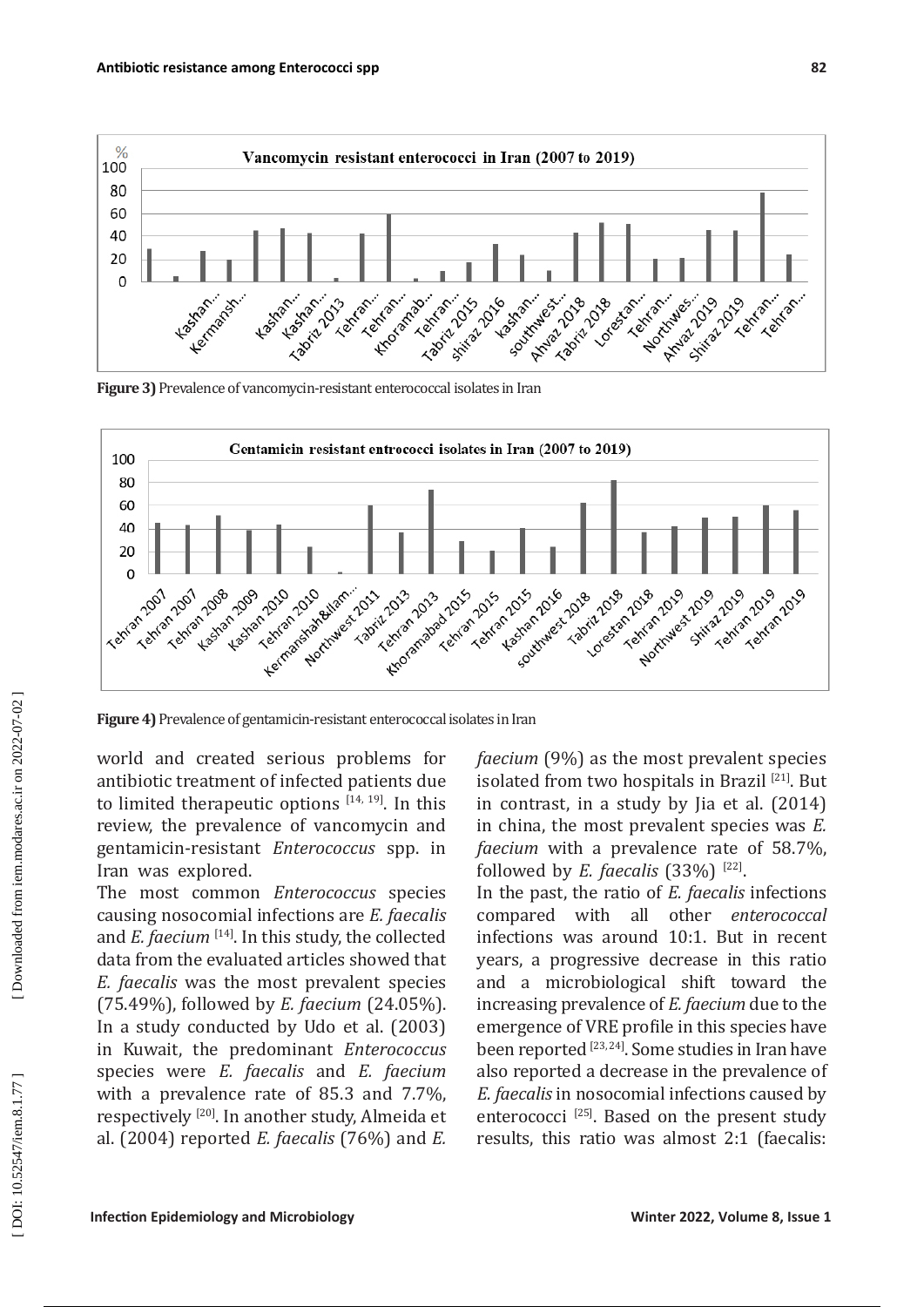faecium) in Iran during 2007-2019. Similar to this study result, in the studies by Emaneini et al.  $(2008)$ <sup>[23]</sup> and Shokoohizadeh et al.  $(2014)$ [25] in Iran, the ratio of *E. faecalis* infections compared with *E. faecium* has been reported to be 1.8 to 1 and 1.15 to 1, respectively. The present study findings also showed that out of 4306 *Enterococcus* isolates identified, 105 (2.43%) were no*n-faecalis* and non-*faecium*  and belonged to other *Enterococcus* spp. Moreover, in line with this study results, several studies have indicated that *E. faecalis*  is the most prevalent clinical isolate among enterococci, followed by *E. faecium,* and other *Enterococcus* species are less prevalent [20, 22, 26, 27]. In contrast, Jumah et al. (2018) reported *E. faecium* as the predominant species (56.1%), followed by *E. faecalis* (36.8%); however, in line with other studies, they reported low prevalence rate for other *Enterococcus* spp.  $(7.0\%)$  <sup>[28]</sup>. On the other hands, in none of the reviewed studies, non*-faecalis* and non-*faecium* species were reported as the predominant *Enterococcus* spp.

Global increase in vancomycin resistance among *Enterococcus* spp. is a serious healthcare problem, and several studies have reported vancomycin resistance among *Enterococcus* strains isolated from inpatients in Iran and other countries. In the current study, resistance to vancomycin was 41% among the reported strains, and minimal inhibitory concentration of vancomycin was in the range of  $\geq$ 32 to  $\geq$ 512 µg/mL. In a study conducted by Moghimbeigi et al. (2018) in Iran from 2000 to 2011, the prevalence rate of vancomycin-resistant enterococci was shown to be 14% (33% *E. faecium* and 3% *E. faecalis*) with MIC values in the range of ≥32 to ≥2000 µg/mL  $^{[29]}$ . The present study shows an increasing trend in the prevalence of VRE over time compared to Moghimbeigi's study. Contrary to our results, Salem-Bekhit et al. (2012) in Kuwait obtained a lower prevalence rate for vancomycin resistance (3.9%) with MICs >32  $\mu$ g/mL<sup> $[27]$ </sup>. [Gupta](https://www.ncbi.nlm.nih.gov/pubmed/?term=Gupta%20V%5BAuthor%5D&cauthor=true&cauthor_uid=26112853) et al. (2015) in India reported high levels of

vancomycin resistance with MIC values in the range of 64 to  $128 \mu g/mL$  [30]. Sun et al. (2012) in China reported vancomycin MIC values of ≥256 μg/mL in *E. faecium* and *E. faecalis* isolates <sup>[31]</sup>. Özsoy et al. (2017) in turkey also described vancomycin MIC values of ≥256 μg/mL for enterococcal isolates [32]. In contrast with our study, [Biswas](https://www.ijpmonline.org/searchresult.asp?search=&author=Priyanka+Paul+Biswas&journal=Y&but_search=Search&entries=10&pg=1&s=0) et al. (2016) reported low MIC values for some clinical strains of *Enterococcus* (ranging from 8 to ≥16 μg/mL), which were considered as intermediately resistant [33]. Moreover, in a study conducted by [Chakraborty](https://www.jnsbm.org/searchresult.asp?search=&author=Atreyi+Chakraborty&journal=Y&but_search=Search&entries=10&pg=1&s=0) et al. (2015) in India, all isolates were sensitive to vancomycin, and minimal inhibitory concentration of vancomycin against all enterococcal isolates was  $\leq 1$   $\mu$ g/mL  $^{[26]}$ .

High levels of aminoglycoside resistance have become a very serious problem in healthcare<br>settings worldwide  $^{[34]}$ . Therapeutic settings worldwide  $[34]$ . Therapeutic options for invasive enterococcal infections typically include an aminoglycoside (e.g., gentamicin, streptomycin, and tobramycin) in combination with a cell wall active agent (e.g., vancomycin). However, highlevel gentamicin resistance (HLGR) profile disables the synergistic activity of cell wall active agents and gentamicin. The production of aminoglycoside-modifying enzymes (AMEs) in *Enterococcus* spp. due to intrinsically possessing resistance genes leads to high levels of aminoglycoside resistance (MIC ≥ 2,000 μg/mL) <sup>[35-38]</sup>.

In this study, antibiotic screening data showed that a total of 44% of *Enterococcus* clinical isolates were gentamicin resistant. In addition, among the reviewed articles, the highest rates of HLGR were reported to be 57, 50.9, 64, and 64% in the studies by Feizabadi et al. (2007)<sup>[39]</sup>, Sharifi et al. (2012) [40], Taji et al. (2019) [41], Mohammadi et al.  $(2011)$ <sup>[1]</sup>, and Sattari et al.  $(2019)$ [11], respectively. In contrast, low incidence rates of HLGR were reported in the studies by Jannati et al. (2020) in Ardabil in Iran  $^{[36]}$  and [El-Mahdy](https://www.ncbi.nlm.nih.gov/pubmed/?term=El-Mahdy%20R%5BAuthor%5D&cauthor=true&cauthor_uid=30775337) et al. (2018)  $^{[35]}$  in Egypt. They identified 2.7 and 6.3% of isolates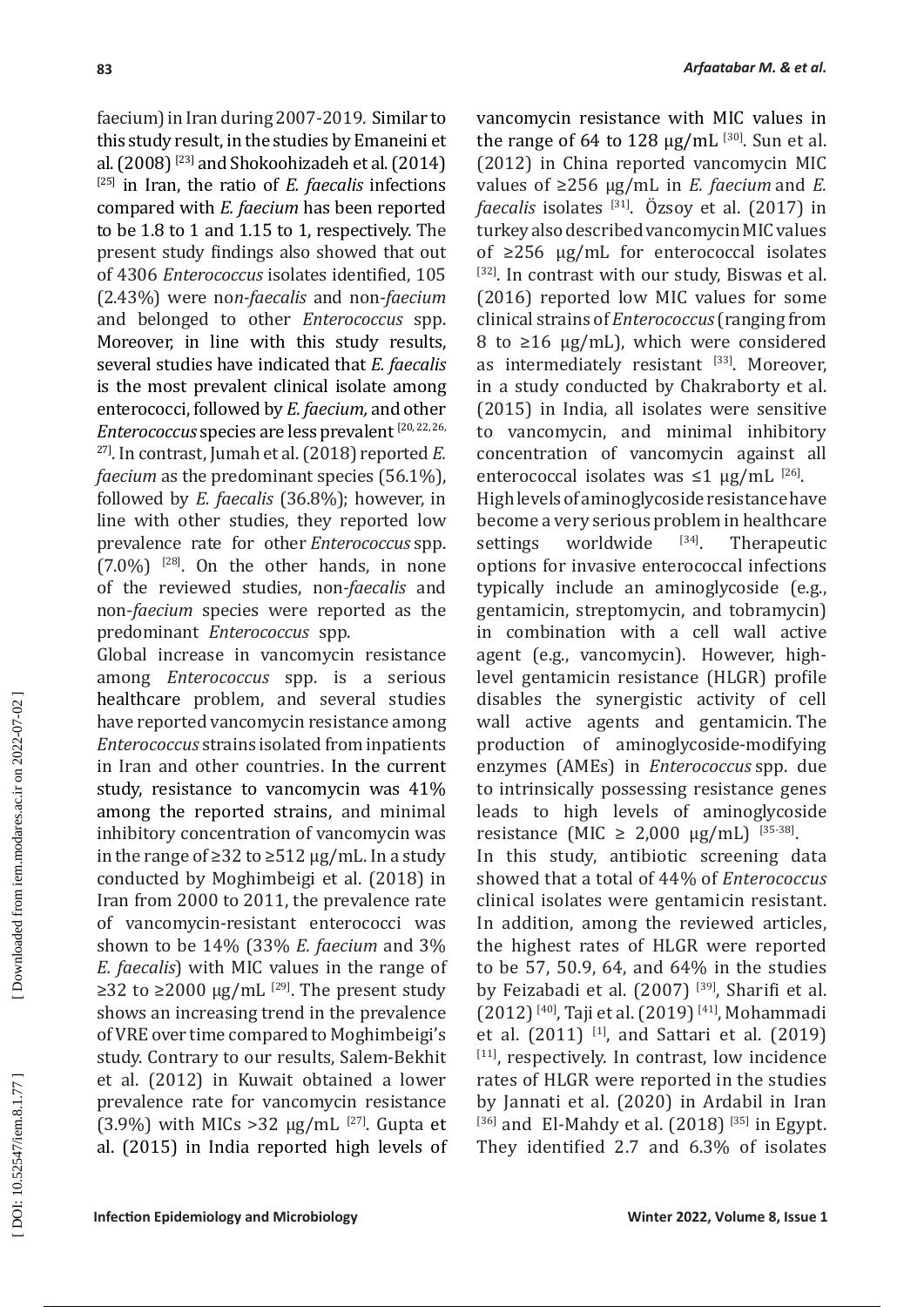as high level gentamicin resistant (HLGR), respectively, which are much lower than the result obtained in this study. In addition, a lower prevalence rate of HLGR was reported in the studies conducted by Mittal et al. (2016) <sup>[42]</sup> and Vigani et al. (2008) <sup>[43]</sup>. Moreover, an almost similar prevalence rate of HLGR was reported in a study by [Tian](file:///C:/Users/s.zahani/Desktop/confirmed/confirmed/javascript:;) et al. (2019) in china  $^{[44]}$ . [Diab](file:///C:/Users/s.zahani/Desktop/confirmed/confirmed/javascript:;) et al. (2019)  $^{[45]}$ showed that 78% of isolates were HLGR, which is higher in comparison to this study result.

## **Limitations**

This systematic review has some limitations, such as the heterogeneity of populations and the sample size of the studies included in this systematic review.

#### **Conclusion**

The increasing resistance of enterococci to important antibiotics like vancomycin and gentamicin and their ability to transmit resistance genes to other non-resistant bacteria create a major challenge in the management of such resistant pathogens. Therefore, it is necessary to design strategies that lead to the rational prescription of antibiotics and limit the spread of resistant bacteria in hospital environments as much as possible.

#### **Acknowledgements**

The authors would like to extend their sincere appreciation to Meysam Arabzadeh, Hossein Khoshdel and other colleagues who helped us with this.

**Ethical Permissions:** Not applicable. **Conflicts of interest:** The authors declare that they have no conflict of interest.

**Authors Contribution:** Conceptualization: MAT; data curation: MAT, TE; formal analysis: MAT, TS; funding acquisition: No fund; Investigation: MAT, TS, TE;methodology: MAT, TS, TE; project administration: MAT; resources: MAT, TS, TE; software: TS, TE; supervision: MAT; writing of the original draft: MAT, TS; writing-review and editing: MAT, TS.

**Fundings:** We have no funding to declare. **Consent to participate**: Not applicable.

## **References**

- 1. Mohammadi F, Tabaraie B, Davudian E, Maleki A, Maleknia S, Nejati M, et al. Evaluation of drug resistance frequency among Entrococcus faecium and Entrococcus faecalis strains and detection of vanA/B genes in vancomycin resistance isolated by PCR method in Ilam and Kermanshah hospitals. Iran J Med Microbiol. 2011;5(1):14-8.
- 2. Peyvasti VS, Mobarez AM, Shahcheraghi F, Khoramabadi N, Rahmati NR, Doust RH. Highlevel aminoglycoside resistance and distribution of aminoglycoside resistance genes among Enterococcus spp. clinical isolates in Tehran, Iran. J Glob Antimicrob Resist. 2020;20:318-23.
- 3. Ayobami O, Willrich N, Reuss A, Eckmanns T, Markwart R. The ongoing challenge of vancomycinresistant Enterococcus faecium and Enterococcus faecalis in Europe: An epidemiological analysis of bloodstream infections. Emerg Microbes Infect. 2020;9(1):1180-93.
- 4. Miller WR, Munita JM, Arias CA. Mechanisms of antibiotic resistance in Enterococci. Expert Rev Anti Infect Ther. 2014;12(10):1221-36.
- 5. Eliopoulos GM, Gold H. Vancomycin-resistant Enterococci: Mechanisms and clinical observations. Clin Infect Dis. 2001;33(2):210-9.
- 6. O'Driscoll T, Crank CW. Vancomycin-resistant enterococcal infections: Epidemiology, clinical manifestations, and optimal management. Infect Drug Resist. 2015;8:217-30.
- 7. Shiadeh SMJ, Pormohammad A, Hashemi A, Lak P. Global prevalence of antibiotic resistance in bloodisolated Enterococcus faecalis and Enterococcus faecium: A systematic review and meta-analysis. Infect Drug Resist. 2019;12:2713-25.
- 8. Donabedian S, Thal L, Hershberger E, Perri M, Chow J, Bartlett P, et al. Molecular characterization of gentamicin-resistant Enterococci in the United States: Evidence of spread from animals to humans through food. J Clin Microbiol. 2003;41(3):1109-13.
- 9. Shete V, Grover N, Kumar M. Analysis of aminoglycoside responsible for high-level aminoglycoside resistance among enterococcal isolates. J Pathog. 2017;2017.
- 10. Jabbari-Shiade SM, Moniri R, Khorshidi A, Saba MA, Mousavi SGA, Salehi M. Prevalence of vancomycinresistant enterococcus strains in fecal samples isolated from ICU patients in Kashan Shahid-Beheshti hospital during 2011-2012. Kashan Univ

DOI: 10.52547/iem.8.1.77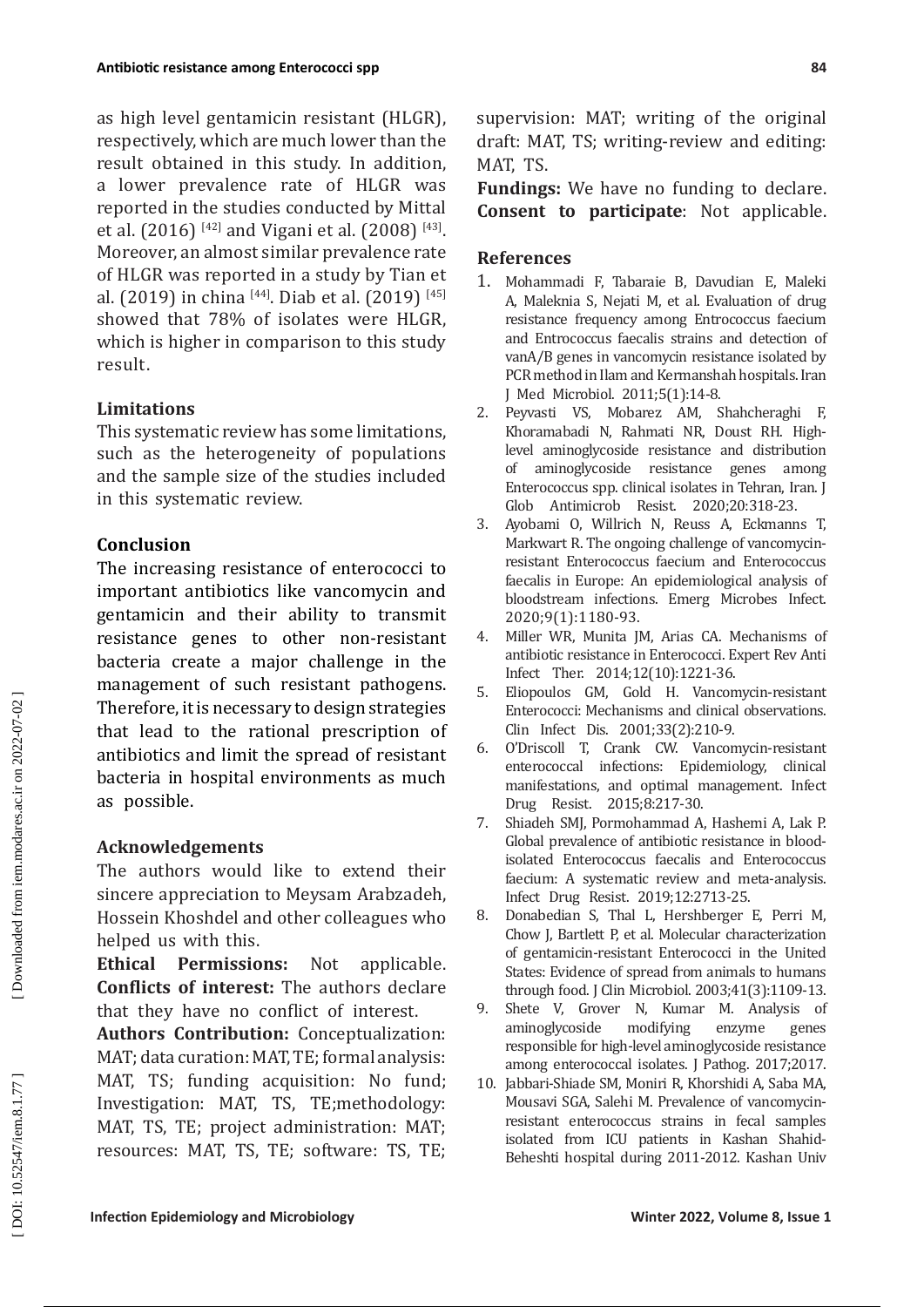Med Sci J (Feyz). 2013;17(5):482-7.

- 11. Sattari-Maraji A, Jabalameli F, Farahani NN, Beigverdi R, Emaneini M. Antimicrobial resistance pattern, virulence determinants, and molecular analysis of Enterococcus faecium isolated from children infections in Iran. BMC Microbiol. 2019;19(1):1-8.
- 12. Khanmohammadi S, Nahaei M, Ahangarzadeh Rezaee M, Sadeghi J. Frequency of vancomycin,<br>gentamicin. erythromycin. and tetracycline erythromycin, resistance in enterococci isolated from children's hospital of Tabriz in 2017: A short report. J Rafsanjan Univ Med Sci. 2018;17(4):385-92.
- 13. Goudarzi M, Mohabati Mobarez A, Najar-Peerayeh S, Mirzaei M. Prevalence of multidrug resistance in Enterococcus faecium isolated from patients and environment of hospitals in Lorestan province (Iran). Qom Univ Med Sci J. 2018;12(5):71-8.
- 14. Sabouni F, Movahedi Z, Mahmoudi S, Pourakbari B, Valian SK, Mamishi S. High frequency of vancomycin resistant Enterococcus faecalis in children: An alarming concern. J Prev Med Hyg. 2016;57(4):E201-4.
- 15. Labibzadeh M, Kaydani GA, Savari M, Ekrami A. Emergence of high-level gentamicin resistance among Enterococciclinical isolates from burn patients in south-west of Iran: Vancomycin still working. Pol J Microbiol. 2018;67(4):401-6.
- 16. Moosavian M, Ghadri H, Samli Z. Molecular detection of vanA and vanB genes among vancomycinresistant Enterococci in ICU-hospitalized patients in Ahvaz in southwest of Iran. Infect Drug Resist. 2018;11:2269-75.
- 17. Gajan EB, Shirmohammadi A, Aghazadeh M, Alizadeh M, Deljavan AS, Ahmadpour F. Antibiotic resistance in Enterococcus faecalis isolated from hospitalized patients. J Dent Res Dent Clin Dent Prospects. 2013;7(2):102-4.
- 18. Ghasemi A, Moniri R, Musavi GA. The survey of multi drug resistant of Enterococcus faecium isolated from clinical samples in Shahid Beheshti and Shabeeh khani hospitals. Iran J Med Microbiol. 2009;3(2):21-6.
- 19. Haghi F, Lohrasbi V, Zeighami H. High incidence of virulence determinants, aminoglycoside and vancomycin resistance in Enterococciisolated from hospitalized patients in Northwest Iran. BMC Infect Dis. 2019;19(1):1-10.
- 20. Udo EE, Al-Sweih N, Phillips OA, Chugh TD. Species prevalence and antibacterial resistance of Enterococciisolated in Kuwait hospitals. J Med<br>Microbiol. 2003:52(2):163-8. 2003;52(2):163-8.
- 21. Titze-de-Almeida R, Rollo Filho M, Nogueira CA, Rodrigues IP, Eudes Filho J, Nascimento RSd, et al. Molecular epidemiology and antimicrobial susceptibility of Enterococci recovered from Brazilian intensive care units. Braz J Infect Dis. 2004;8(3):197-205.
- 22. Jia W, Li G, Wang W. Prevalence and antimicrobial resistance of Enterococcus species: A hospital-based study in China. Int J Environ Res Public Health.
- 2014;11(3):3424-42.<br>Emaneini M, Aligholi 23. Emaneini M, Aligholi M, Aminshahi M. Characterization of glycopeptides, aminoglycosides, and macrolide resistance among Enterococcus faecalis and Enterococcus faecium isolates from hospitals in Tehran. Pol J Microbiol. 2008;57(2):173-8.
- 24. Wagenlehner F, Naber K. New drugs for Grampositive uropathogens. Int J Antimicrob Agents.<br>2004:24(Suppl 1):39-43. 2004;24(Suppl
- 25. Shokoohizadeh L, MohabatiMobarez A, Zali M, Ranjbar R, Alebouyeh M. Frequency of vancomycinresistant Enterococcus faecium strains isolated from urinary tract infections (UTI) in 4 hospitals of tehran. J Adv Med Biomed Res. 2014;22(91):121-30.
- 26. Chakraborty A, Pal NK, Sarkar S, Gupta MS. Antibiotic resistance pattern of Enterococciisolates from nosocomial infections in a tertiary care hospital in Eastern India. J Nat Sci Biol Med. 2015;6(2):394-7.
- 27. Salem-Bekhit M, Moussa I, Muharram M, Alanazy F, Hefni H. Prevalence and antimicrobial resistance pattern of multidrug-resistant Enterococciisolated from clinical specimens. Indian J Med Microbiol. 2012;30(1):44-51.
- 28. Jumah MTB, Vasoo S, Menon SR, De PP, Neely M, Pharmacokinetic/pharmacodynamic determinants of vancomycin efficacy in enterococcal<br>bacteremia. Antimicrob Agents Chemother. Antimicrob 2018;62(3):e01602-17.
- 29. Moghimbeigi A, Moghimbeygi M, Dousti M, Kiani F, Sayehmiri F, Sadeghifard N, et al. Prevalence of vancomycin resistance among isolates of Enterococci in Iran: A systematic review and meta-analysis. Adolesc Health Med Ther. 2018;9:177-88.
- 30. Gupta V, Singla N, Behl P, Sahoo T, Chander J. Antimicrobial susceptibility pattern of vancomycin resistant Enterococcito newer antimicrobial agents. Indian J Med Res. 2015;141(4):483-6.
- 31. Sun H, Wang H, Xu Y, Jones RN, Costello AJ, Liu Y, et al. Molecular characterization of vancomycin-resistant Enterococcus spp. clinical isolates recovered from hospitalized patients among several medical institutions in China. Diagn Microbiol Infect Dis. 2012;74(4):399-403.
- 32. Ozsoy S, Ilki A. Detection of vancomycin-resistant Enterococci(VRE) in stool specimens submitted for Clostridium difficile toxin testing. Braz J Microbiol. 2017;48(3):489-92.
- 33. Biswas PP, Dey S, Adhikari L, Sen A. Detection of vancomycin resistance in Enterococcus species isolated from clinical samples and feces of colonized patients by phenotypic and genotypic methods. Indian J Pathol Microbiol. 2016;59(2):188-93.
- 34. Moussa AA, Nordin AFM, Hamat RA, Jasni AS. High